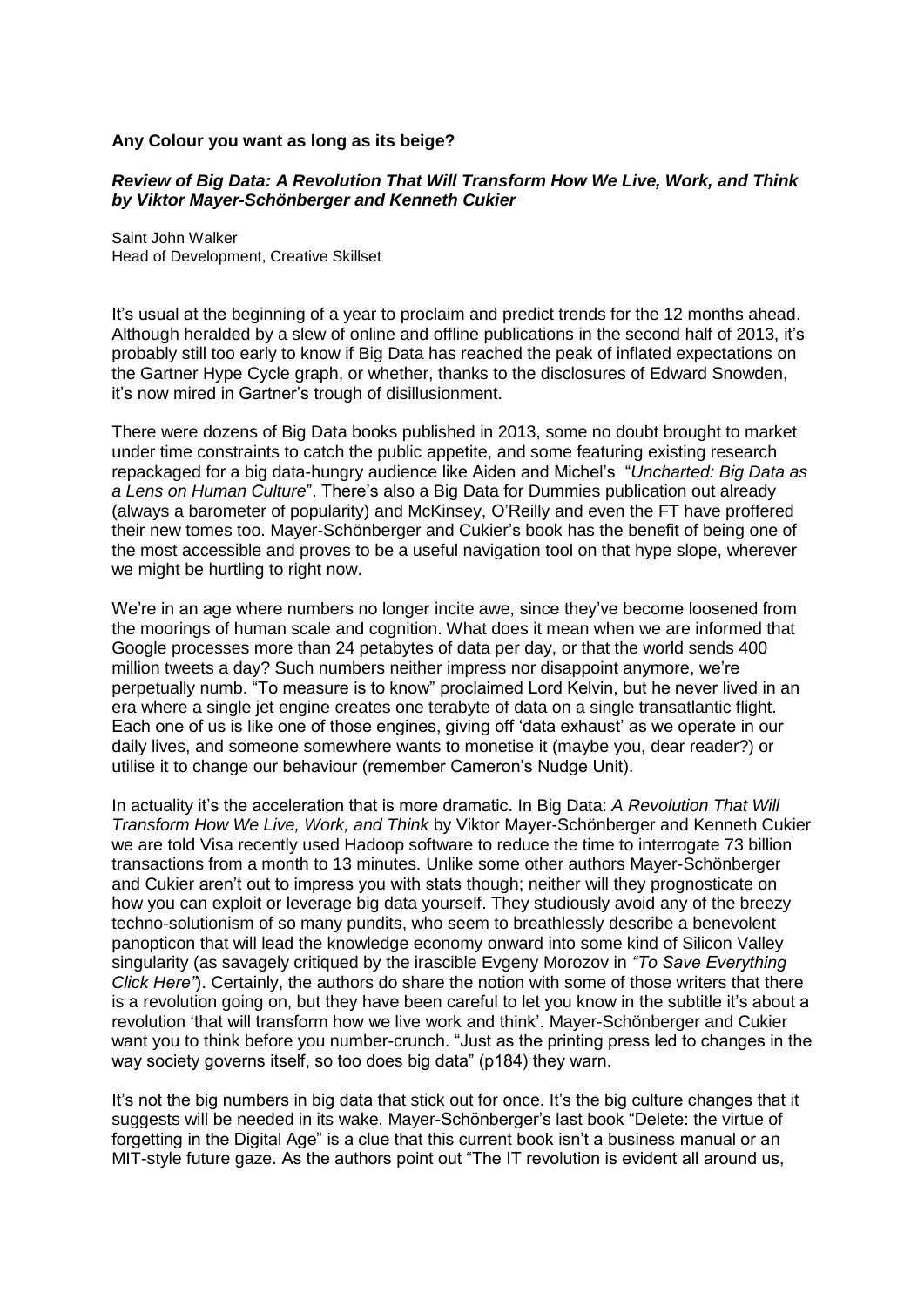but the emphasis has mostly been on the *T,* the technology. It is time to recast our gaze to focus on the *I,* the information".

The authors posit that Digitisation is giving way to what they call Datafication and "the next frontiers of datafication are more personal: our relationships, experiences and moods" (p91). Facebook datafied our relationships, Twitter datafied sentiment, and LinkedIn datafied our careers they say.

Seemingly written pre-Snowden, there are no references to the NSA or GCHQ, but the authors are phlegmatic- "the biggest impact of big data will be that data-driven decisions are poised to augment or overrule human judgement" (p141) and that "our perceptions and institutions were constructed for a world of information scarcity, not surfeit" (p149).

For all this virulent datafication- a kind of digital taylorism- businesses need to understand rather than getting the data certainties in their business that you crave, they need to be prepared for Messy. As Pat Helland, one of the foremost database designers said, with Big Data "we can no longer pretend to live in a clean world". The authors devote a whole chapter to the idea of Messy data (the more data you have, the more noise) and don't mind playing Cassandra around the impact of rushing to datafy without thinking: paralysing privacy, predictive policing and profiling, the 'dictatorship of data' and the rise of the twenty-first century data-barons are all examined as possible outcomes.

It's this messy world that creativity thrives in, so at first this can seem counterintuitive. In a world where Google tests out which shade of cornflower blue in a banner produces more hits and therefore more return, or which font brings more profit, what happens to the designer? Where does innovation fit if we slavishly follow the data towards a beige average? People always assumed out of control nanotechnology might turn the world to grey goo, but the unquestioning use of big data now seems the most likely culprit, at least conceptually.

After all, Big Data is about being able for the first time to collect and interrogate complete datasets rather than the traditional method of sampling and extrapolating. As such, it can give the impression that it generates a form of objective truth as opposed to the guesswork, inspiration or hunches that have been the currency of creative practitioners.

However, Mayer-Schönberger and Cukier seem to imply that far from being obliterated, creativity is given an additional new role- as a kind of new interpreter beyond causality. "Society will need to shed some of its obsession for causality in exchange for simple correlations: not knowing why but only what" warn the authors, (p7). We are hard-wired to see patterns and causality when none exists. "Causality won't be discarded, but is being knocked off its pedestal as the primary foundation of meaning". To the authors, no matter what the processing power, we'll be no nearer knowing the 'why' of things, only the more superficial 'what'.

We will need to discover new patterns and correlations in the sea of data to offer new insights and conclusions. Big Data won't stifle creativity, inspiration, guesswork, creative hunches, but it will find new uses for them.

Just like design, big data relies on the right questions being asked, and some of those questions will need to be pretty imaginative for the challenges ahead. As has been recounted before, if Henry Ford had asked the public what they wanted, they would have just demanded faster horses.

It's probably only when we accept that information needs imagination to interpret it that we'll ascend from the bottom of Gartner's hype cycle, inching towards the upper slope of enlightenment and the plateau of productivity. Mayer-Schönberger and Cukier's book is a good flight manual.